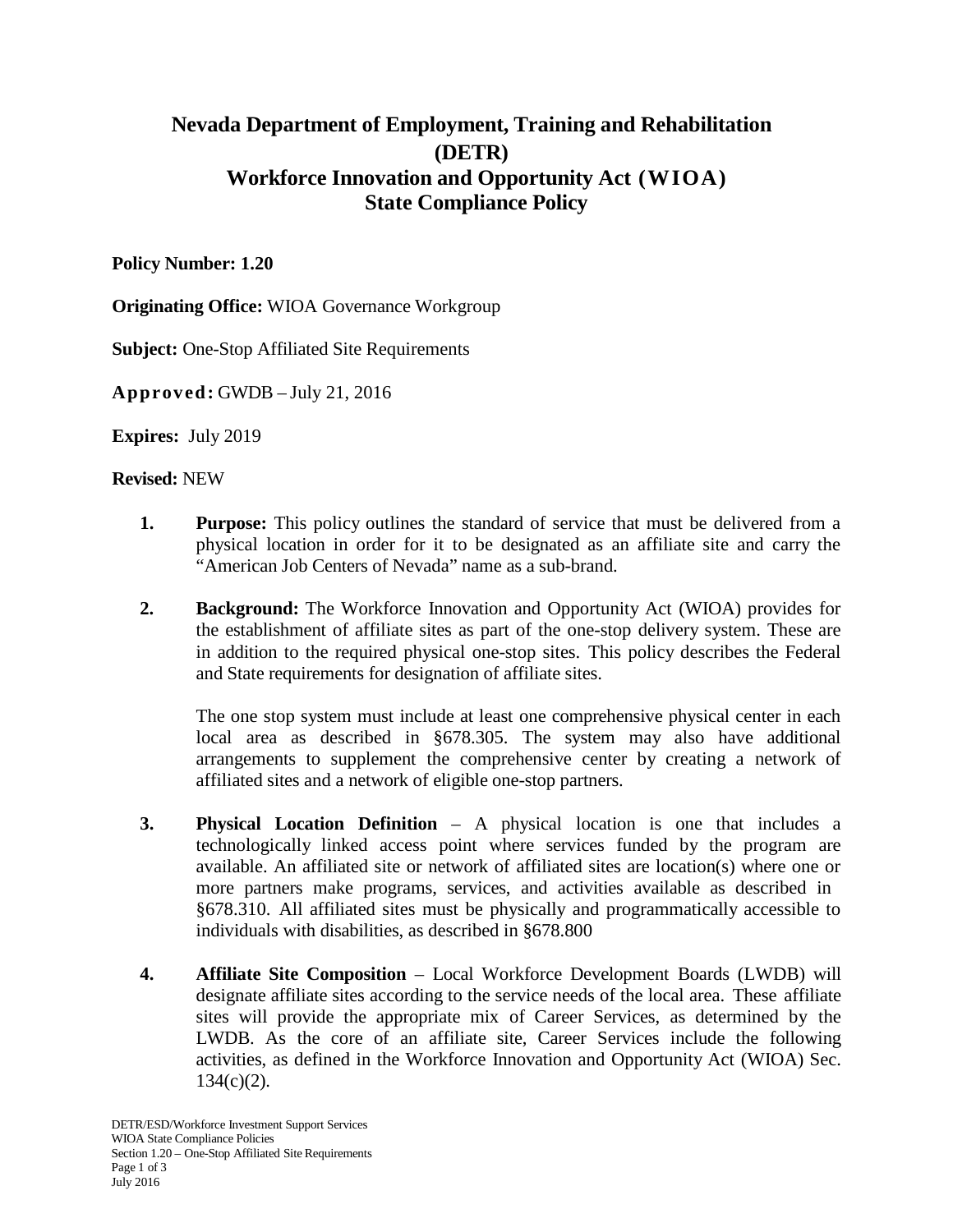- i. Determinations of whether the individuals are eligible to receive assistance under the act.
- ii. Outreach and intake including:
	- a. worker profiling
	- b. orientation about other services available through the one-stop delivery system
- iii. Assessments of:
	- a. skill levels and skills gaps
	- b. aptitude, ability, literacy, numeracy, and English language proficiency
	- c. supportive service needs
- iv. Labor exchange services:
	- a. job search and placement assistance
	- b. career counseling as appropriate
	- c. information on in-demand industry sectors and occupations
	- d. information on nontraditional employment
	- e. appropriate recruitment and other business services on behalf of employers including small employers in the local area, including providing information and referral to specialized business services not traditionally offered through the one-stop delivery system
- v. Other Programs and Services:
	- a. referrals to and coordination of activities with other programs and services, including those within the one-stop delivery system and, in appropriate cases, other workforce development programs
- vi. Workforce and labor market employment statistics information:
	- a. accurate information relating to local, regional, and national labor market areas
	- b. job vacancy listings
	- c. labor market areas information on job skills necessary to obtain the jobs described
	- d. information relating to local occupations in-demand and earnings
	- e. skill requirements, and opportunities for advancement for such occupations
- vii. Performance and program costs information about providers of training services as described in section WIOA 122:
	- a. youth workforce investment activities as described in section WIOA 123
	- b. adult education as described in Title II
	- c. career and technical education services at the postsecondary level
	- d. career and technical education services available to school dropouts, under the Carl D. Perkins career and technical education act of 2006
	- e. vocational rehabilitation services described in Title I of the rehabilitation act of 1973
- viii. Information that is understandable to one-stop customers regarding how the local area is performing in the local performance accountability measures described in WIOA section 116 C and any additional performance information with respect to the one-stop delivery system in the local area.
- ix. Availability of supportive services or assistance: